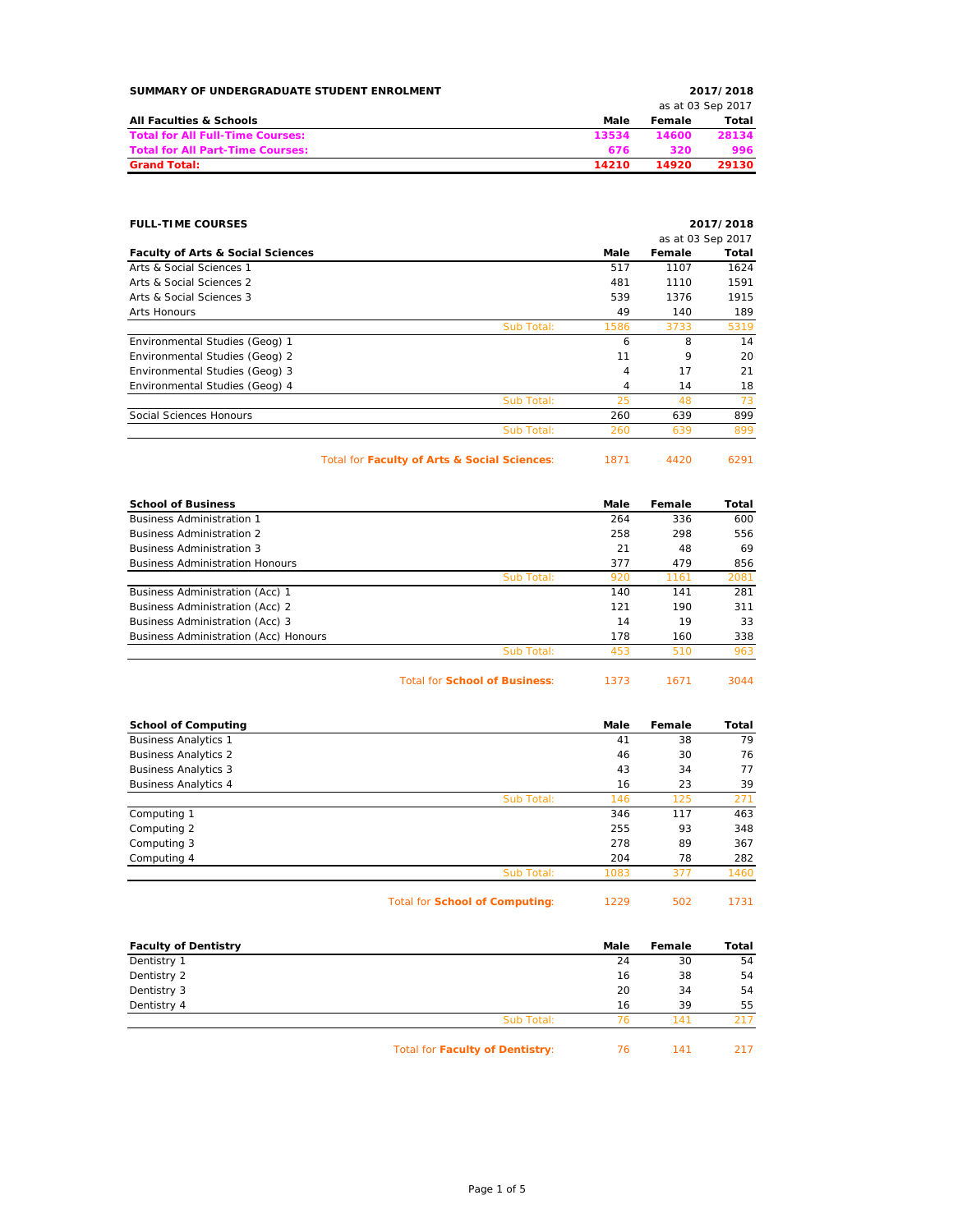| <b>School of Design &amp; Environment</b> |            | Male | Female | Total |
|-------------------------------------------|------------|------|--------|-------|
| Architecture 1                            |            | 81   | 67     | 148   |
| Architecture 2                            |            | 59   | 66     | 125   |
| Architecture 3                            |            | 69   | 74     | 143   |
| Architecture 4                            |            | 130  | 125    | 255   |
|                                           | Sub Total: | 339  | 332    | 671   |
| Industrial Design 1                       |            | 13   | 33     | 46    |
| Industrial Design 2                       |            | 10   | 22     | 32    |
| Industrial Design 3                       |            | 27   | 45     | 72    |
| Industrial Design 4                       |            | 10   | 19     | 29    |
|                                           | Sub Total: | 60   | 119    | 179   |
| Project & Facilities Management 1         |            | 48   | 95     | 143   |
| Project & Facilities Management 2         |            | 34   | 87     | 121   |
| Project & Facilities Management 3         |            | 37   | 113    | 150   |
| Project & Facilities Management 4         |            | 29   | 80     | 109   |
|                                           | Sub Total: | 148  | 375    | 523   |
| Real Estate 1                             |            | 64   | 65     | 129   |
| Real Estate 2                             |            | 59   | 78     | 137   |
| Real Estate 3                             |            | 52   | 107    | 159   |
| Real Estate 4                             |            | 45   | 113    | 158   |
|                                           | Sub Total: | 220  | 363    | 583   |

Total for **School of Design & Environment:** 767 1189 1956

| <b>Faculty of Engineering</b>     |            | Male | Female | Total |
|-----------------------------------|------------|------|--------|-------|
| Engineering 1                     |            | 33   | 13     | 46    |
|                                   | Sub Total: | 33   | 13     | 46    |
| Chemical Engineering 1            |            | 261  | 86     | 347   |
| Chemical Engineering 2            |            | 211  | 44     | 255   |
| Chemical Engineering 3            |            | 248  | 80     | 328   |
| Chemical Engineering 4            |            | 177  | 60     | 237   |
|                                   | Sub Total: | 897  | 270    | 1167  |
| Engineering Science Programme 1   |            | 26   | 4      | 30    |
| Engineering Science Programme 2   |            | 25   | 8      | 33    |
| Engineering Science Programme 3   |            | 16   | 5      | 21    |
| Engineering Science Programme 4   |            | 13   | 9      | 22    |
|                                   | Sub Total: | 80   | 26     | 106   |
| Environmental Engineering 1       |            | 32   | 24     | 56    |
| Environmental Engineering 2       |            | 16   | 31     | 47    |
| Environmental Engineering 3       |            | 41   | 33     | 74    |
| Environmental Engineering 4       |            | 30   | 29     | 59    |
|                                   | Sub Total: | 119  | 117    | 236   |
| Materials Science & Engineering 1 |            | 51   | 33     | 84    |
| Materials Science & Engineering 2 |            | 45   | 30     | 75    |
| Materials Science & Engineering 3 |            | 58   | 24     | 82    |
| Materials Science & Engineering 4 |            | 17   | 18     | 35    |
|                                   | Sub Total: | 171  | 105    | 276   |
| Bioengineering 1                  |            | 80   | 88     | 168   |
| Bioengineering 2                  |            | 57   | 72     | 129   |
| Bioengineering 3                  |            | 57   | 59     | 116   |
| Bioengineering 4                  |            | 32   | 36     | 68    |
|                                   | Sub Total: | 226  | 255    | 481   |
| Civil Engineering 1               |            | 99   | 31     | 130   |
| Civil Engineering 2               |            | 97   | 53     | 150   |
| Civil Engineering 3               |            | 99   | 70     | 169   |
| Civil Engineering 4               |            | 47   | 33     | 80    |
|                                   | Sub Total: | 342  | 187    | 529   |
| <b>Electrical Engineering 1</b>   |            | 96   | 35     | 131   |
| <b>Electrical Engineering 2</b>   |            | 205  | 39     | 244   |
| <b>Electrical Engineering 3</b>   |            | 167  | 41     | 208   |
| <b>Electrical Engineering 4</b>   |            | 134  | 43     | 177   |
|                                   | Sub Total: | 602  | 158    | 760   |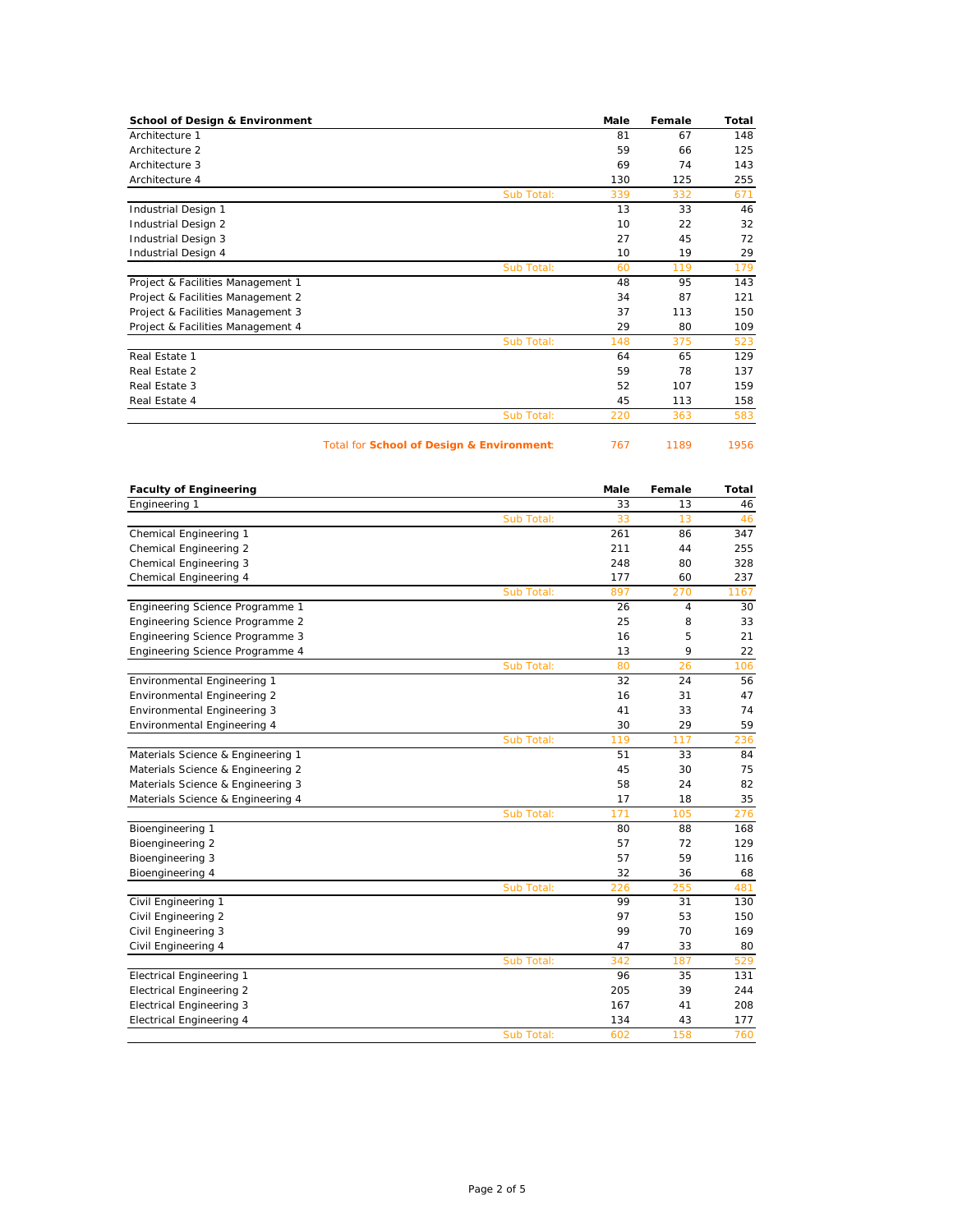| Industrial & Systems Engineering 1                    | 72                  | 27             | 99             |
|-------------------------------------------------------|---------------------|----------------|----------------|
| Industrial & Systems Engineering 2                    | 79                  | 22             | 101            |
| Industrial & Systems Engineering 3                    | 86                  | 55             | 141            |
| Industrial & Systems Engineering 4                    | 52                  | 29             | 81             |
| Sub Total:                                            | 289                 | 133            | 422            |
| Mechanical Engineering 1                              | 275                 | 34             | 309            |
| Mechanical Engineering 2                              | 342                 | 59             | 401            |
| Mechanical Engineering 3                              | 337                 | 71             | 408            |
| Mechanical Engineering 4                              | 230                 | 44             | 274            |
| Sub Total:                                            | 1184                | 208            | 1392           |
| Total for BIE, CVE, EEE, ISE, MPE:                    | 2643                | 941            | 3584           |
| <b>Total for Faculty of Engineering:</b>              | 3943                | 1472           | 5415           |
| Joint Multi-Disciplinary Programmes                   | Male                | Female         | Total          |
| Computer Engineering 1                                | 95                  | 23             | 118            |
| Computer Engineering 2                                | 145                 | 31             | 176            |
| Computer Engineering 3                                | 95                  | 19             | 114            |
| Computer Engineering 4                                | 61                  | 23             | 84             |
| Sub Total:                                            | 396                 | 96             | 492            |
|                                                       |                     |                |                |
| <b>Total for Joint Multi-Disciplinary Programmes:</b> | 396                 | 96             | 492            |
| <b>Faculty of Law</b>                                 | Male                | Female         | Total          |
| Law 1                                                 | 120                 | 101            | 221            |
| Law 2                                                 | 122                 | 106            | 228            |
| Law 3                                                 | 147                 | 92             | 239            |
| Law 4                                                 | 141                 | 99             | 240            |
| Sub Total:                                            | 530                 | 398            | 928            |
| Graduate LL.B. Programme 1                            | 0                   | 4              | $\overline{4}$ |
| Graduate LL.B. Programme 2                            | 2                   | 4              | 6              |
| Graduate LL.B. Programme 3                            | 3                   | 2              | 5              |
| Sub Total:                                            | 5                   | 10             | 15             |
| Total for Faculty of Law:                             | 535                 | 408            | 943            |
| <b>Faculty of Science</b>                             | Male                | Female         | Total          |
| Applied Science 3                                     | $\mathsf{O}$        | $\circ$        | $\mathsf{O}$   |
| <b>Applied Science Honours</b>                        | $\mathsf{O}$        | $\mathbf 0$    | 0              |
| Sub Total:                                            | $\mathbf{O}$        | $\overline{O}$ | $\mathbf 0$    |
| Environmental Studies (Bio) 1                         | 15                  | 22             | 37             |
| Environmental Studies (Bio) 2                         | 16                  | 11             | 27             |
| Environmental Studies (Bio) 3                         | 12                  | 24             | 36             |
| Environmental Studies (Bio) 4                         | 11                  | 18             | 29             |
| Sub Total:                                            | 54                  | 75             | 129            |
| Pharmacy 1                                            | 76                  | 109            | 185            |
| Pharmacy 2                                            | 73                  | 109            | 182            |
| Pharmacy 3                                            | 167                 | 212            | 379            |
| Pharmacy 4                                            | $\mathsf{O}\xspace$ | 1              | $\mathbf{1}$   |
| Sub Total:                                            | 316                 | 431            | 747            |
| Science 1                                             | 460                 | 531            | 991            |
| Science 2                                             | 436                 | 592            | 1028           |
| Science 3                                             | 449                 | 744            | 1193           |
| Science Honours                                       | 341                 | 480            | 821            |
| Sub Total:                                            | 1686                | 2347           | 4033           |
|                                                       |                     |                |                |

Total for **Faculty of Science**: 2056 2853 4909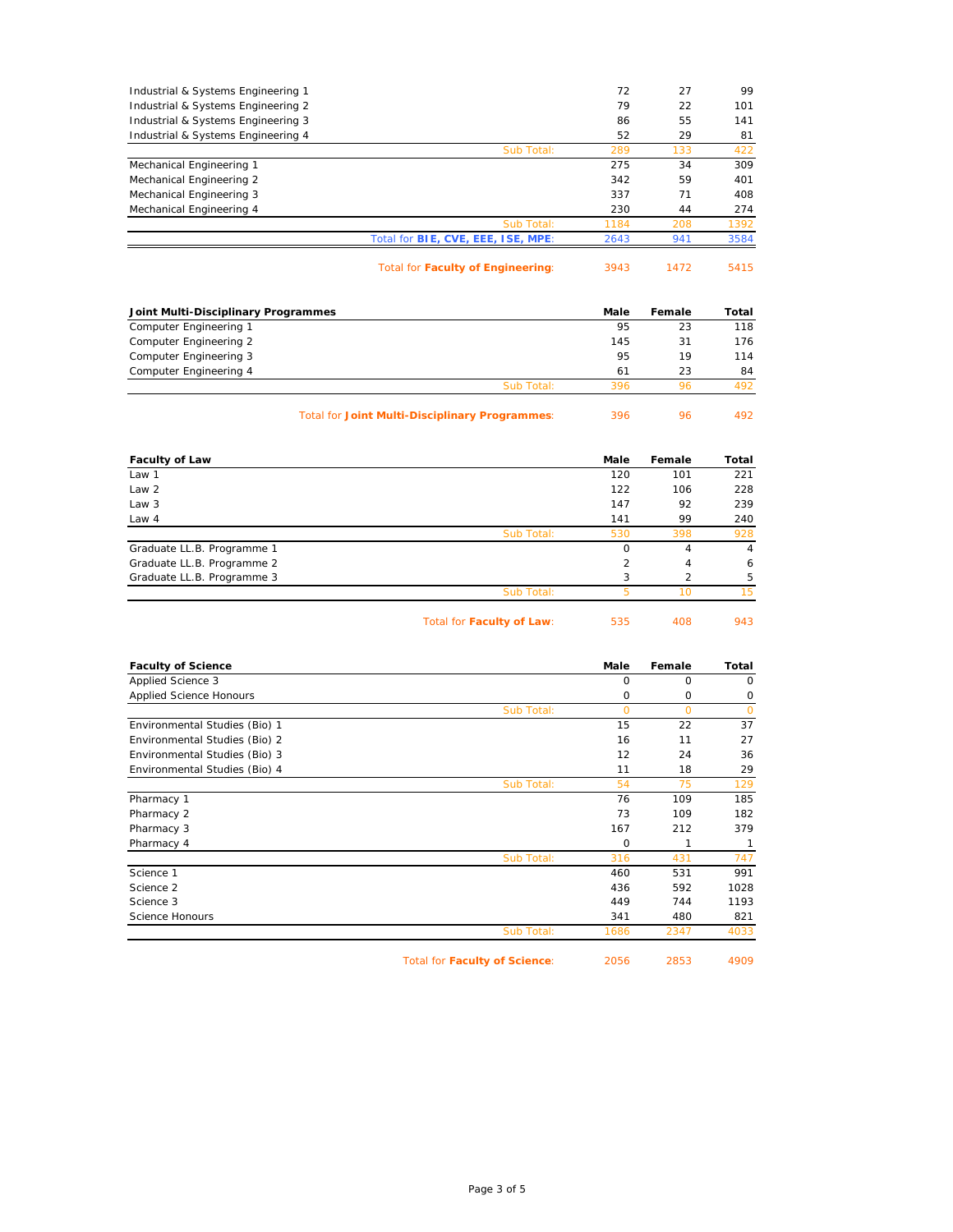| Yale-NUS College          |            | Male        | Female      | Total       |
|---------------------------|------------|-------------|-------------|-------------|
| <b>YNC Freshmen</b>       |            | 120         | 148         | 268         |
| YNC Junior                |            | 107         | 145         | 252         |
| <b>YNC</b> Junior Arts    |            | $\mathbf 0$ | $\mathbf 0$ | $\mathbf 0$ |
| <b>YNC Junior Science</b> |            | 0           | 0           | $\circ$     |
| <b>YNC Senior</b>         |            | 39          | 59          | 98          |
| <b>YNC Senior Arts</b>    |            | 0           | 0           | 0           |
| <b>YNC Senior Science</b> |            | $\Omega$    | 0           | $\mathbf 0$ |
| YNC Sophomore             |            | 98          | 108         | 206         |
|                           | Sub Total: | 364         | 460         | 824         |
|                           |            |             |             |             |

Total for **Yale-NUS College**: 364 460 824

| Yong Loo Lin School of Medicine |            | Male | Female | Total |
|---------------------------------|------------|------|--------|-------|
| Medicine 1                      |            | 149  | 151    | 300   |
| Medicine 2                      |            | 135  | 165    | 300   |
| Medicine 3                      |            | 160  | 139    | 299   |
| Medicine 4                      |            | 146  | 156    | 302   |
| Medicine 5                      |            | 137  | 177    | 314   |
|                                 | Sub Total: | 727  | 788    | 1515  |
| Nursing 1                       |            | 33   | 174    | 207   |
| Nursing 2                       |            | 19   | 131    | 150   |
| Nursing 3                       |            | 17   | 135    | 152   |
| <b>Nursing Honours</b>          |            | 8    | 55     | 63    |
|                                 | Sub Total: | 77   | 495    | 572   |

Total for **Yong Loo Lin School of Medicine**: 804 1283 2087

| Yong Siew Toh Conservatory of Music            | Male | Female | Total |
|------------------------------------------------|------|--------|-------|
| Music 1                                        | 31   | 24     | 55    |
| Music 2                                        | 31   | 28     | 59    |
| Music 3                                        | 33   | 22     | 55    |
| Music 4                                        | 25   | 31     | 56    |
| Sub Total:                                     | 120  | 105    | 225   |
| Total for Yong Siew Toh Conservatory of Music: | 120  | 105    | 225   |

| <b>PART-TIME COURSES</b>             |                                          |          |                | 2017/2018         |
|--------------------------------------|------------------------------------------|----------|----------------|-------------------|
|                                      |                                          |          |                | as at 03 Sep 2017 |
| <b>Faculty of Engineering</b>        |                                          | Male     | Female         | Total             |
| B. Tech. (Chemical) 2                |                                          | 4        | 1              | 5                 |
| B. Tech. (Chemical) 3                |                                          | 16       | 15             | 31                |
| B. Tech. (Chemical) 4                |                                          | 22       | 18             | 40                |
|                                      | Sub Total:                               | 42       | 34             | 76                |
| B. Tech. (Electronics) 2             |                                          | 6        | $\overline{2}$ | 8                 |
| B. Tech. (Electronics) 3             |                                          | 34       | 15             | 49                |
| B. Tech. (Electronics) 4             |                                          | 55       | 25             | 80                |
|                                      | Sub Total:                               | 95       | 42             | 137               |
| B. Tech. (Industrial & Management) 2 |                                          | $\Omega$ | $\Omega$       | $\Omega$          |
| B. Tech. (Industrial & Management) 3 |                                          | 27       | 21             | 48                |
| B. Tech. (Industrial & Management) 4 |                                          | 31       | 32             | 63                |
|                                      | Sub Total:                               | 58       | 53             | 111               |
| B. Tech. (Mechanical) 2              |                                          | 8        | 1              | 9                 |
| B. Tech. (Mechanical) 3              |                                          | 81       | 23             | 104               |
| B. Tech. (Mechanical) 4              |                                          | 89       | 23             | 112               |
|                                      | Sub Total:                               | 178      | 47             | 225               |
|                                      | <b>Total for Faculty of Engineering:</b> | 373      | 176            | 549               |